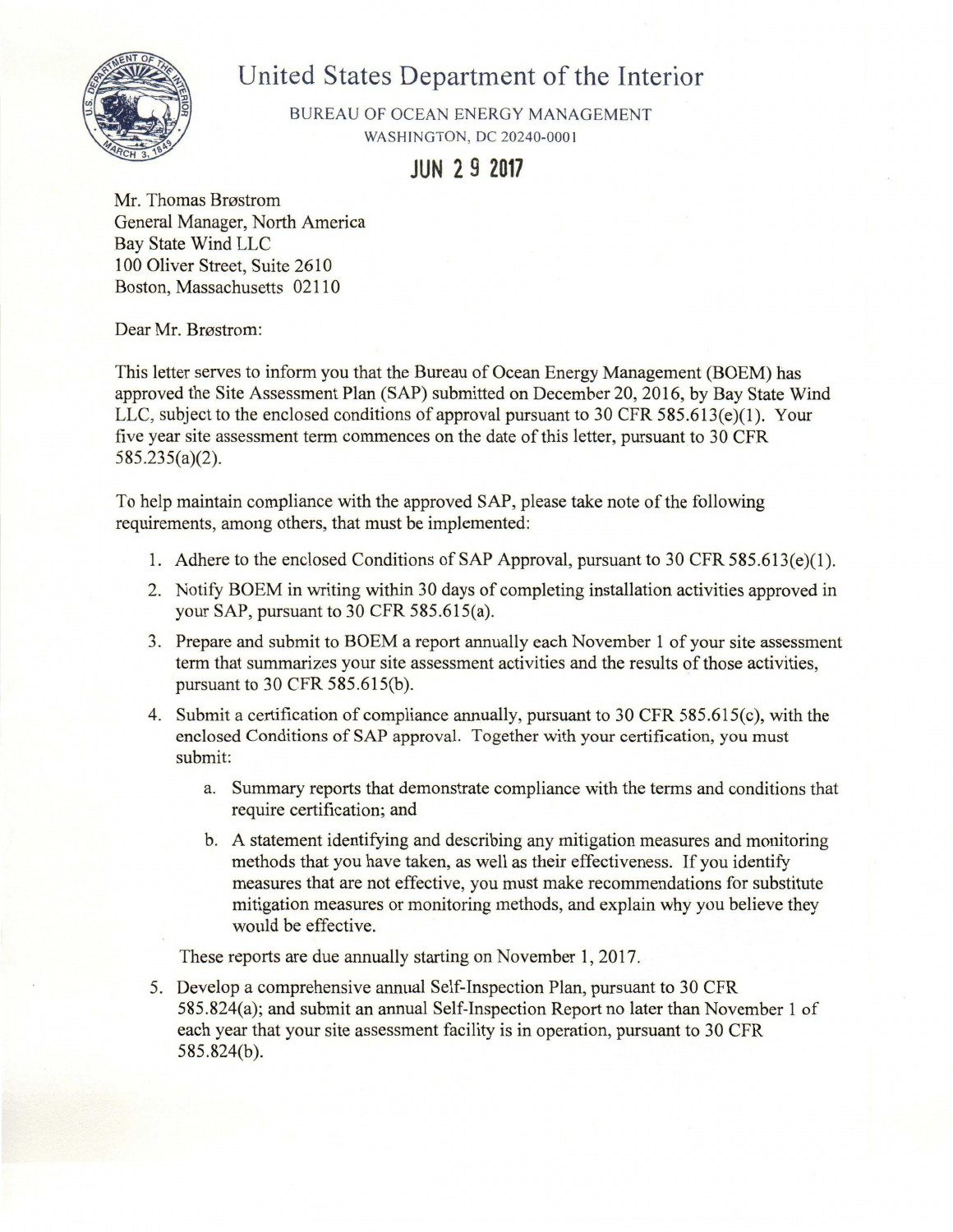This letter constitutes a final BOEM decision that may be appealed pursuant to 30 CFR 585.118, 30 CFR Part 590, and 43 CFR Part 4, Subpart E.

Please do not hesitate to contact Mr. Luke Feinberg at (703) 787-1705 if you have any questions.

Sincerely,

James F. Bennett Program Manager Office of Renewable Energy Programs

Enclosure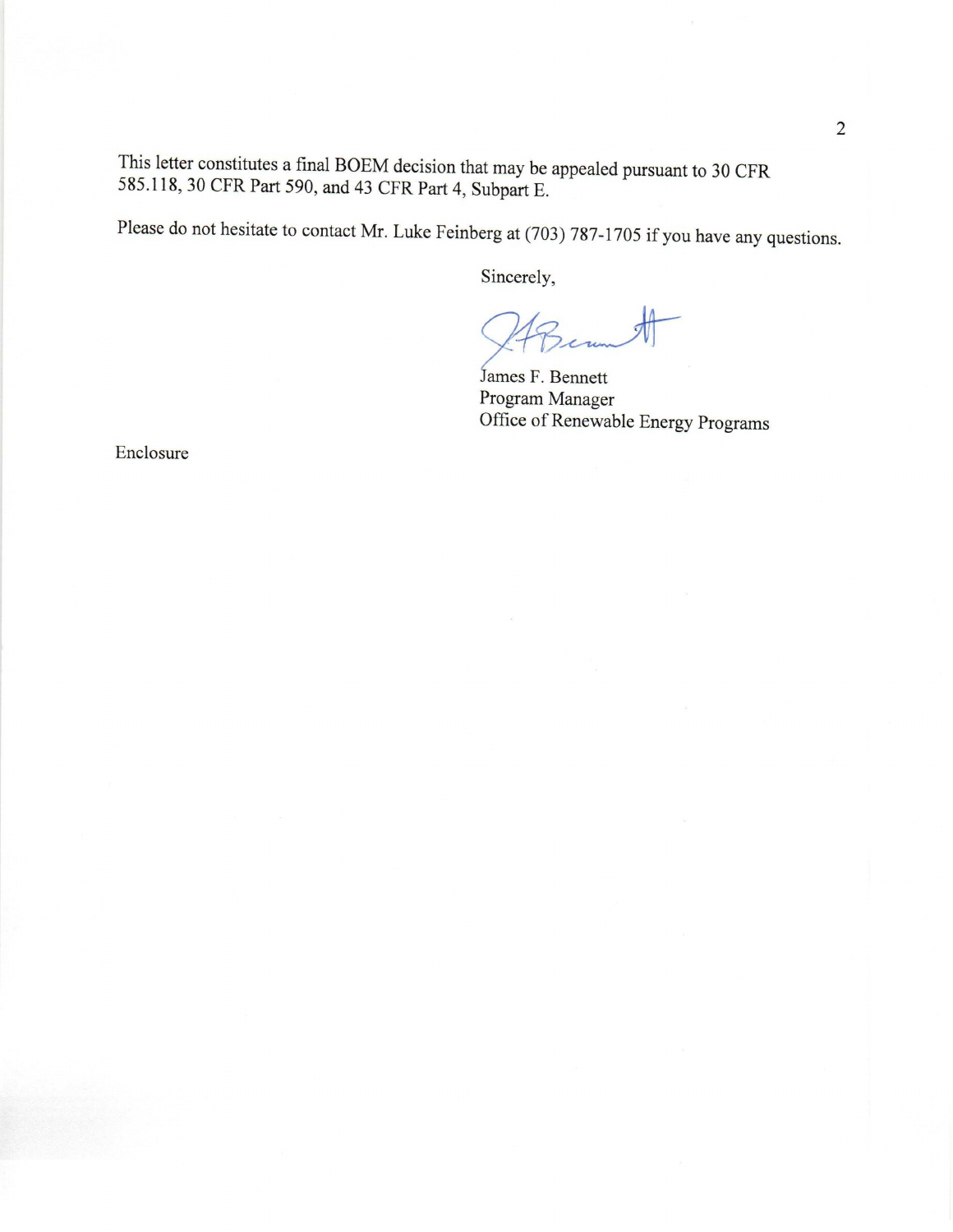#### U.S. DEPARTMENT OF THE INTERIOR BUREAU OF OCEAN ENERGY MANAGEMENT

Conditions of Site Assessment Plan Approval

Lease Number OCS-A 0500

The Lessee's rights to conduct activities under the approved Site Assessment Plan (SAP) are subject to the following conditions. The Lessor reserves the right to impose additional conditions incident to any future approval of any modifications to the SAP.

#### **Table of Contents**

Section:

- 1. CONDITIONS FOR NATIONAL SECURITY AND MILITARY OPERATIONS
- 2. CONDITIONS FOR CULTURAL RESOURCE PROTECTION
- 3. CONDITIONS FOR AVIAN AND BAT PROTECTION
- 4. CONDITIONS RELATING TO MARINE MAMMALS AND SEA TURTLES
- 5. CONDITIONS RELATING TO OIL SPILL RESPONSE PLAN
- 6. CONDITIONS RELATED TO PRIVATE AIDS TO MARITIME NAVIGATION
- 7. MODIFICATIONS

#### Attachments:

- 1. Contact Information for Reporting Requirements
- 2. Incident Report: Protected Species Injury or Mortality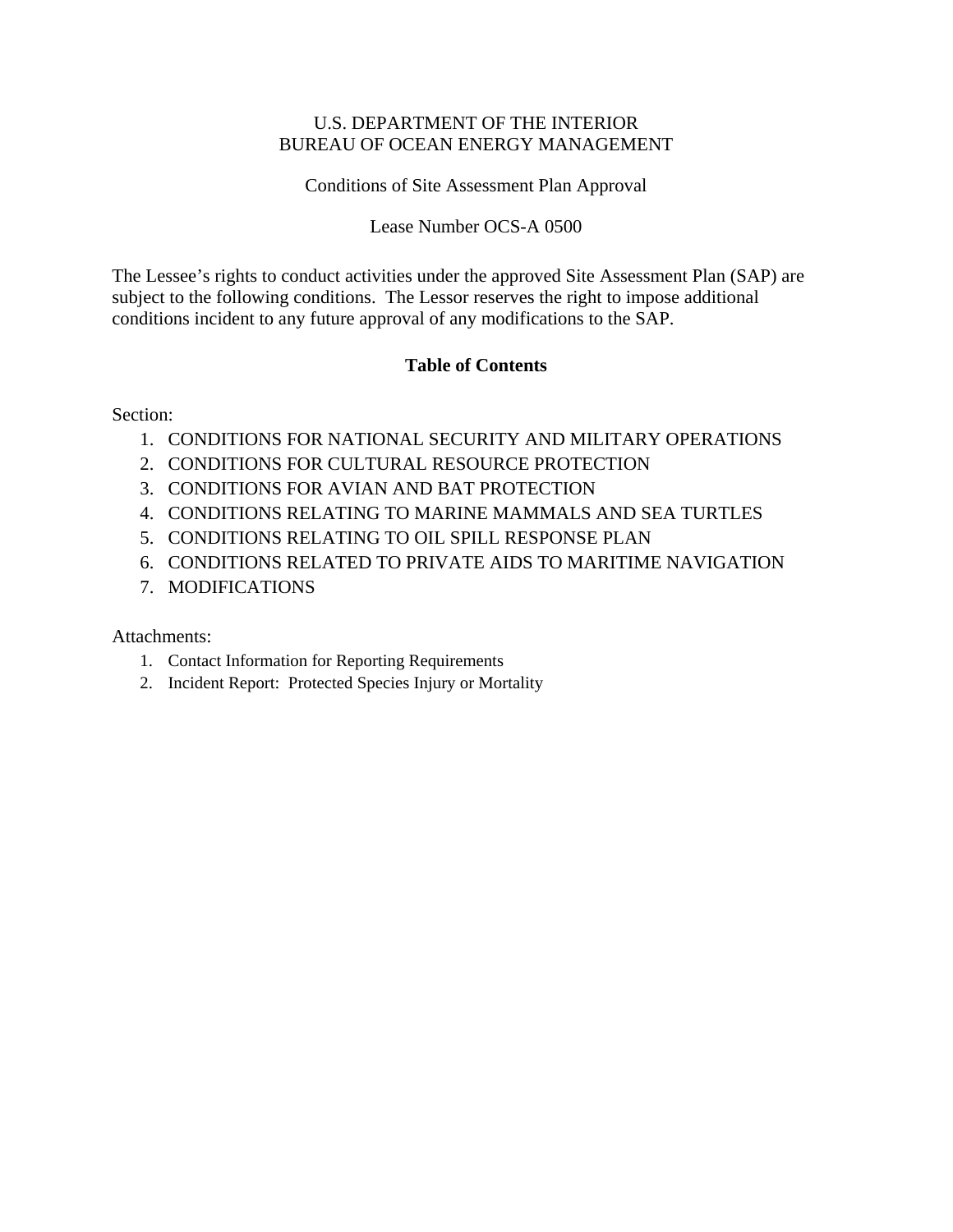#### 1 **CONDITIONS FOR NATIONAL SECURITY AND MILITARY OPERATIONS**

- 1.1 Notification. The Lessee must provide written notification to the Lessor and the Department of Defense (DoD), using the contact information listed in Attachment 1, or updated contact information as provided by the Lessor, of any proposal to add new sensors to the data collection buoy(s). The Lessee must include in its notification the technical specifications (manufacturer, model number, spectrum requirements, etc.) for any proposed new sensors, specifically seismometers and hydrophones.
- 2 **CONDITIONS FOR CULTURAL RESOURCE PROTECTION**
- 2.1 No Impact without Approval. The Lessee must not knowingly impact a potential archaeological resource without the Lessor's prior approval.
- 2.2 Post-Review Discovery Clauses. If, while conducting activities pursuant to the SAP, the Lessee discovers a potential archaeological resource, such as the presence of a shipwreck (e.g., a sonar image or visual confirmation of an iron, steel, or wooden hull; wooden timbers, anchors; concentrations of historic objects; or piles of ballast rock), or precontact archaeological site (e.g., stone tools, pottery) within the project area, the Lessee must:
- 2.2.1 Immediately halt seafloor/bottom-disturbing activities within the area of discovery;
- 2.2.2 Notify the Lessor within 24 hours of discovery;
- 2.2.3 Notify the Lessor in writing via report to the Lessor within 72 hours of discovery;
- 2.2.4 Keep the location of the discovery confidential and take no action that may adversely affect the archaeological resource until the Lessor has made an evaluation and instructed the applicant on how to proceed; and
- 2.2.5 Conduct any additional investigations as directed by the Lessor to determine if the resource is eligible for listing in the National Register of Historic Places (NRHP; 30 CFR § 585.802(b)). The Lessor will direct the Lessee to conduct such investigations if: (1) the site has been impacted by the Lessee's project activities; or (2) impacts to the site or to the area of potential effect cannot be avoided. If investigations indicate that the resource is potentially eligible for listing in the NRHP, the Lessor will instruct the Lessee as to how to protect the resource, or how to mitigate adverse effects to the site. If the Lessor incurs costs in protecting the resource, under Section 110(g) of the National Historic Preservation Act, the Lessor may charge the Lessee reasonable costs for carrying out preservation responsibilities under the OCS Lands Act  $(30 \text{ CFR} \text{ § } 585.802(c-d))$ .

#### 3 **CONDITIONS FOR AVIAN AND BAT PROTECTION**

3.1 Reporting Requirement for Avian and Bat Species. The Lessee must provide an annual report to the Lessor and USFWS using the contact information in Addendum A, or updated contact information as provided by the Lessor by January 31 of each year of the site assessment term of the Lease. This report must document dead or injured birds or bats found on vessels and the meteorological buoy during construction, operations, and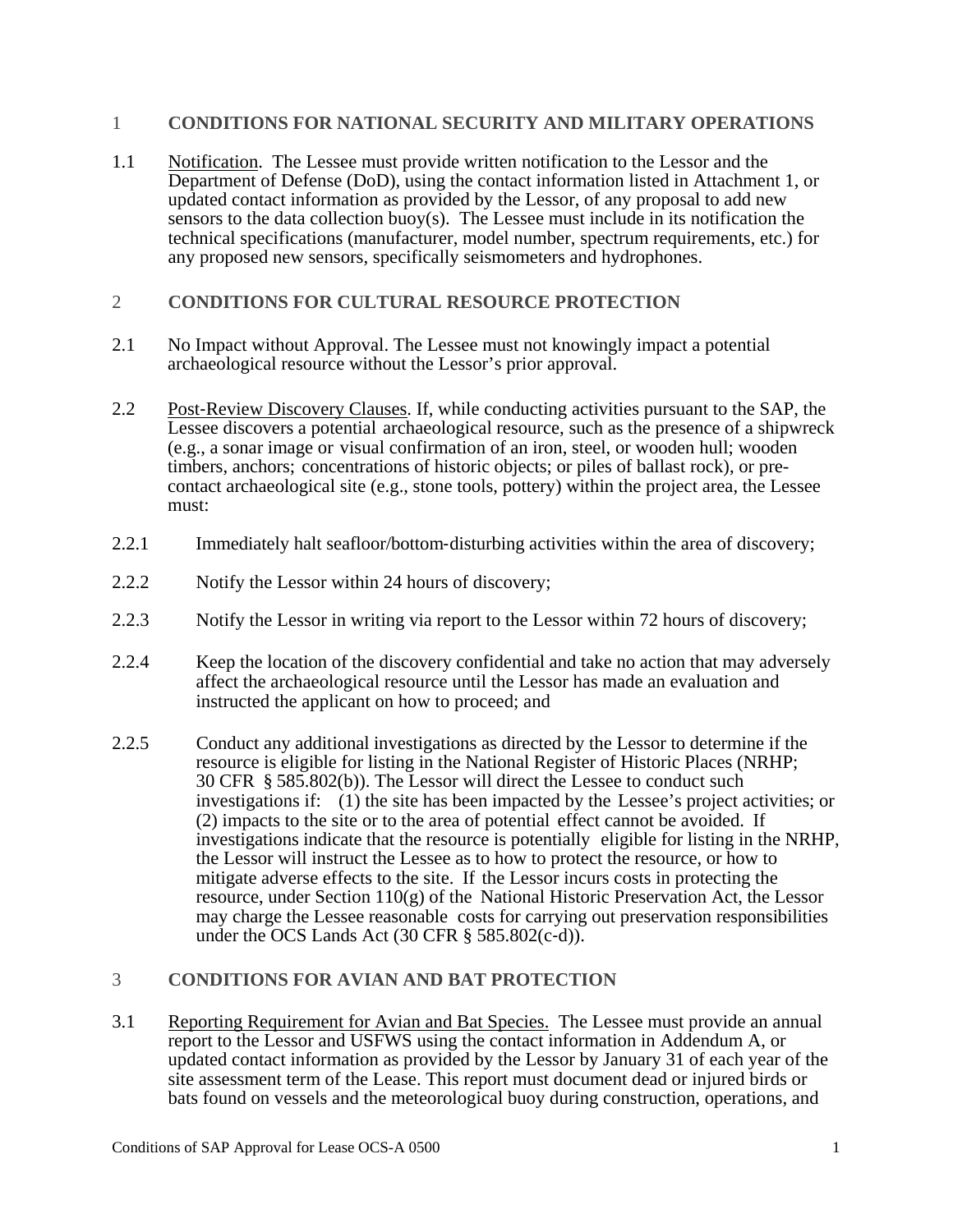decommissioning of the meteorological buoy. Each report must contain the following information: the name of species, date found, location, a picture to confirm species identity (if possible), and any other relevant information. In addition to submitting the Annual Report, the Lessee must report carcasses with Federal or research bands to the United States Geological Survey Bird Band Laboratory within 30 calendar days of discovery, using the following website: https://www.pwrc.usgs.gov/bbl/, or updated contact information as provided by the Lessor.

#### 4 **CONDITIONS RELATING TO MARINE MAMMALS AND SEA TURTLES**

- 4.1 Prior to conducting activities pursuant to the SAP , the Lessee must hold a briefing to establish responsibilities of each involved party, define the chains of command, discuss communication procedures, provide an overview of monitoring procedures, and review operational procedures. This briefing must include all relevant personnel and crew members. New personnel must be briefed as they join the work in progress.
- 4.2 The Lessee must ensure that all vessel operators and crew members are familiar with, and understand, the requirements specified in Section 3 though Section 4 of these conditions.
- 4.3 The Lessee must ensure that a copy of Section 3 through Section 4 of these conditions is made available on every project-related vessel.
- 4.4 Marine Debris Prevention. The Lessee must ensure that vessel operators, employees, and contractors engaged in activities pursuant to the SAP are briefed on marine trash and debris awareness elimination as described in the Bureau of Safety and Environmental Enforcement Notice to Lessee (NTL) No. 2015-G03 ("Marine Trash and Debris Awareness and Elimination") or any NTL that supersedes this NTL, except that the Lessor will not require the Lessee, vessel operators, employees, and contractors to undergo formal training or post placards. The Lessee must ensure that its employees and contractors are made aware of the environmental and socioeconomic impacts associated with marine trash and debris, and their responsibilities for ensuring that trash and debris are not intentionally or accidentally discharged into the marine environment. The abovereferenced NTL provides information the Lessee may use for this awareness briefing.
- 4.5 Requirements for Vessel Strike Avoidance. The Lessee must ensure that all vessels conducting activities pursuant to the SAP, including those transiting to and from local ports and the lease area, comply with the vessel strike avoidance measures specified below, except under extraordinary circumstances when complying with these requirements would put the safety of the vessel or crew at risk.
- 4.5.1 The Lessee must ensure that vessel operators and crews maintain a vigilant watch for marine mammals and sea turtles, and slow down or stop their vessel to avoid striking protected species.
- 4.5.2 The Lessee must ensure that vessels 19.8 meters (m) (65 feet [ft]) in length or greater that operate between November 1 through July 31 operate at speeds of 10 knots (18.5 km/hr) or less.
- 4.5.3 The Lessee must ensure that between November 1 and July 31, vessel operators monitor NMFS North Atlantic Right Whale reporting systems (e.g., the Early Warning System, Sighting Advisory System, and Mandatory Ship Reporting System) for presence of North Atlantic right whales.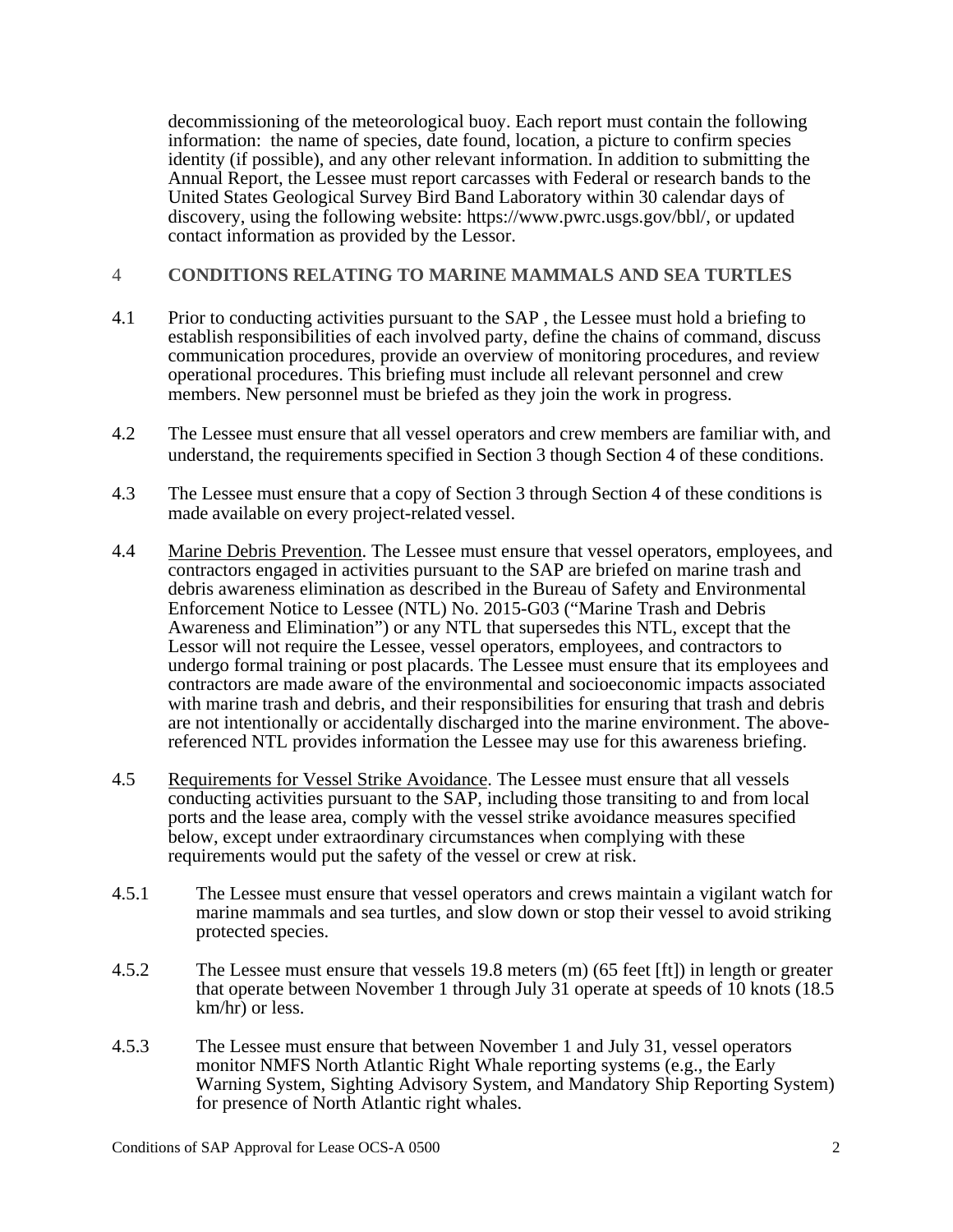- 4.5.4 The Lessee must ensure that all vessel operators comply with 10 knot (18.5 km/hr) speed restrictions in any Dynamic Management Area.
- 4.5.5 North Atlantic right whales.
- 4.5.5.1 The Lessee must ensure all vessels maintain a separation distance of 500 m (1,640 ft) or greater from any sighted North Atlantic right whale.
- 4.5.5.2 The Lessee must ensure that the following avoidance measures are taken if a vessel comes within 500 m (1,640 ft) of any North Atlantic right whale:
- 4.5.5.2.1 If underway, any vessel must steer a course away from the North Atlantic right whale at 10 knots (18.5 km/h) or less until the  $500$  m (1,640 ft) minimum separation distance has been established (unless 4.5.5.2.2 below applies).
- 4.5.5.2.2 If a North Atlantic right whale is sighted within 100 m (328 ft) of an underway vessel, the vessel operator must immediately reduce speed and promptly shift the engine to neutral. The vessel operator must not engage the engines until the North Atlantic right whale has moved beyond 100 m (328 ft), at which point the Lessee must comply with 4.5.5.2.1 above.
- 4.5.5.2.3 If a vessel is stationary, the vessel operator must not engage engines until the North Atlantic right whale has moved beyond 100 m (328 ft), at which point the Lessee must comply with 4.5.5.2.1 above.
- 4.5.6 Non-delphinoid cetaceans (whales) other than the North Atlantic right whale.
- 4.5.6.1 The Lessee must ensure all vessels maintain a separation distance of 100 m (328 ft) or greater from any sighted non-delphinoid cetacean.
- 4.5.6.2 The Lessee must ensure that all vessel operators reduce vessel speed to 10 knots or less when mother/calf pairs, pods, or large assemblages of non-delphinoid cetaceans are observed near an underway vessel.
- 4.5.6.3 The Lessee must ensure that the following avoidance measures are taken if a vessel comes within 100 m (328 ft) of any sighted non-delphinoid cetacean:
- 4.5.6.3.1 If underway, the vessel underway must reduce speed and shift the engine to neutral, and must not engage the engines until the non-delphinoid cetacean has moved beyond 100 m (328 ft).
- 4.5.6.3.2 If stationary, the vessel must not engage engines until the non-delphinoid cetacean has moved beyond 100 m (328 ft).
- 4.5.7 Delphinoid cetaceans and Pinnipeds (dolphins, porpoises, and seals).
- 4.5.7.1 The Lessee must ensure that all vessels underway do not divert to approach any delphinoid cetacean and/or pinniped.
- 4.5.7.2 The Lessee must ensure that all vessels maintain a separation distance of 50 m (164 ft) or greater from any sighted delphinoid cetacean or pinniped, except if the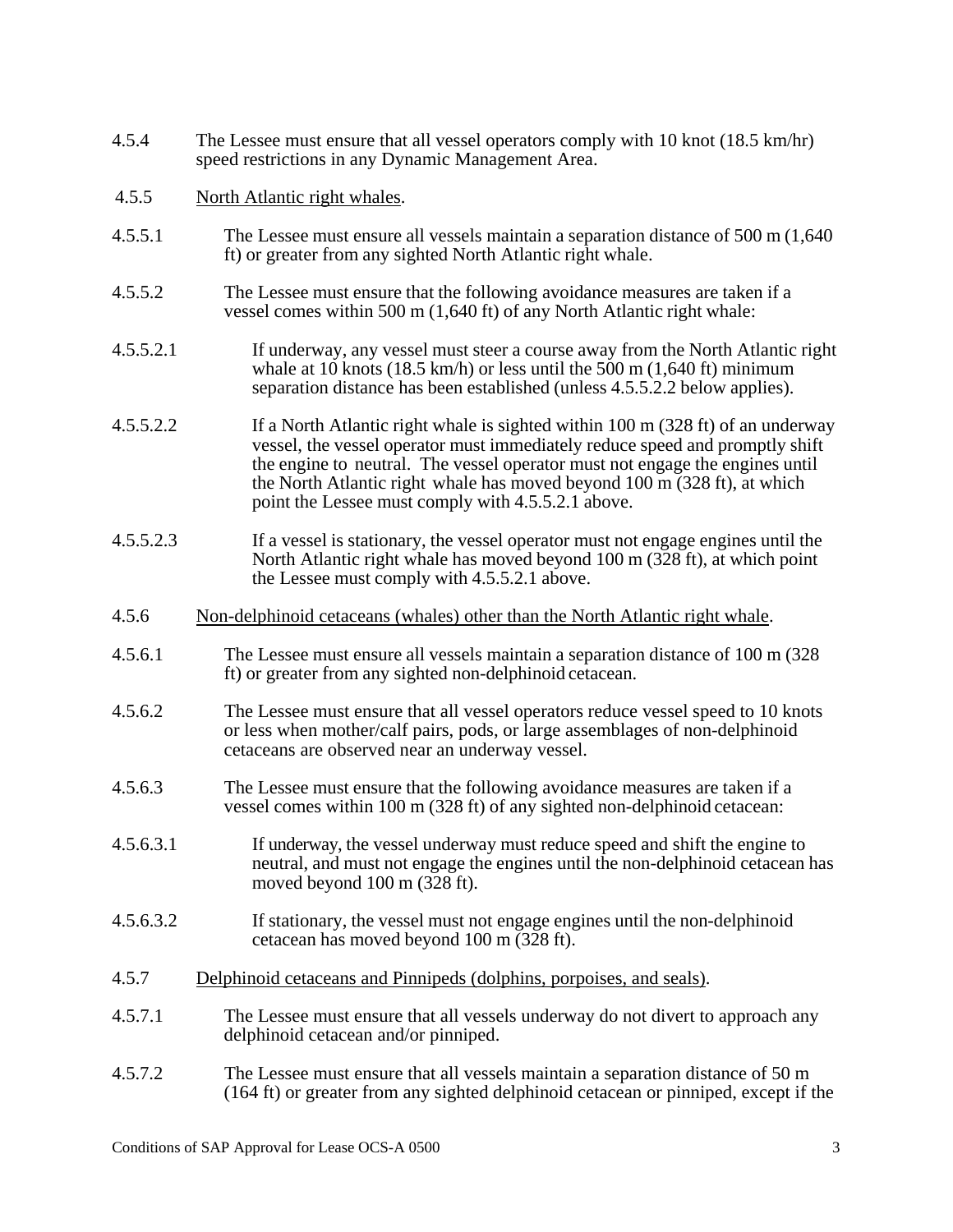delphinoid cetacean and/or pinniped approaches the vessel, in which case, the Lessee must follow 4.5.7.3 below.

- 4.5.7.3 If a delphinoid cetacean and/or pinniped approaches any vessel underway, the vessel underway must avoid excessive speed or abrupt changes in direction to avoid injury to the delphinoid cetacean and/or pinniped.
- 4.5.8 Sea Turtles. The Lessee must ensure all vessels maintain a separation distance of 50 m (164 ft) or greater from any sighted sea turtle.
- 4.6 Reporting Requirements for Protected Species. The Lessee must ensure compliance with the reporting requirements in this Section for activities conducted pursuant to the SAP.
- 4.6.1 The Lessee must use the contact information provided as Addendum A, or updated contact information as provided by the Lessor, to fulfill these reporting requirements.
- 4.6.2 The Lessee must ensure that sightings of any injured or dead protected species (i.e., marine mammals, sea turtles, or sturgeon) are reported to the Lessor, NMFS, and the NMFS Northeast Region Stranding Hotline within 24 hours of sighting, regardless of how the injury or death was caused. The Lessee must use the form provided in Addendum B to report the sighting or incident. If the Lessee's activity is responsible for the injury or death, the Lessee must ensure that the vessel assists in any salvage effort as requested by NMFS.
- 4.6.3 The Lessee must report any observations concerning any impacts on ESA-listed marine mammals, sea turtles, or sturgeon to the Lessor and NMFS Northeast Regional Stranding Hotline within 48 hours.

#### 5 **CONDITIONS RELATING TO OIL SPILL RESPONSE PLAN (OSRP)**

- 5.1 BOEM is in receipt of the revised OSRP that the Lessee submitted on June 1, 2017. As a condition of this approval and based on the technical specifications of your submission, BOEM considers the OSRP to be enforceable as part of the SAP. BOEM has the authority under 585.820-821 to conduct inspections designed to verify compliance with the lessee's OSRP.
- 5.2 For as long as facilities containing oil approved in the SAP remain on the OCS, if any information in the OSRP changes, the OSRP must be updated and notice provided to BOEM no more than 30 days after said change.

#### **6. CONDITIONS RELATED TO PRIVATE AIDS TO MARITIME NAVIGATION**

6.1 The Lessee must file an application (form CG-2554), either in paper form or electronically, with the commander of USCG First District to establish a private aid to maritime navigation (PATON) for a meteorological buoy, per 33 CFR Part 66.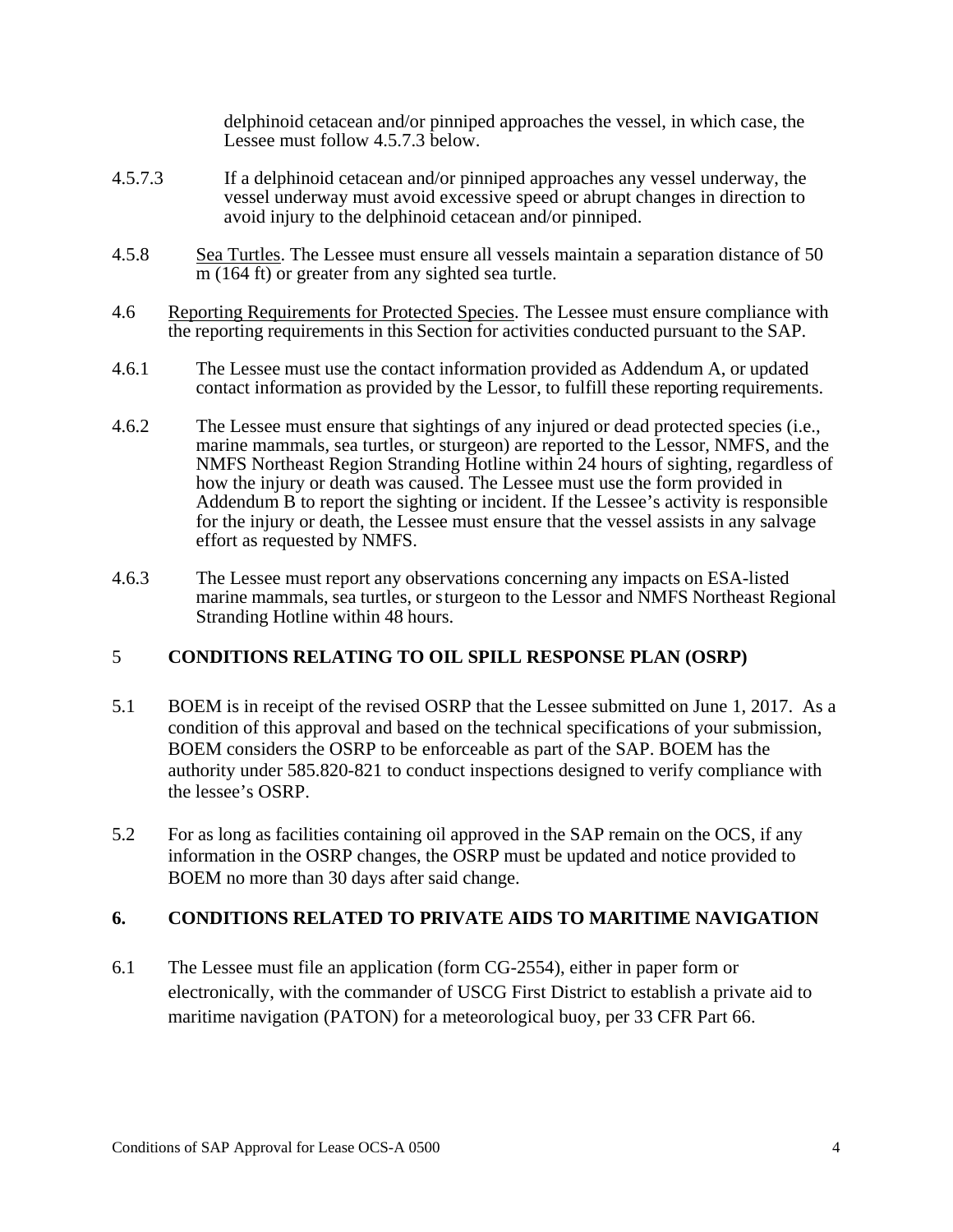- 6.2 Upon receipt of the application, the commander of USCG First District will provide an information sheet outlining the Lessee's responsibilities for the establishment, operation, maintenance, and discontinuance of the PATON.
- 6.3 The Lessee must submit a copy of the USCG approved PATON to BOEM prior to buoy deployment.

### 7 **MODIFICATIONS**

7.1 The Lessee, by itself or through its designated operator, may request a modification of a term in the SAP or these conditions of approval. The Lessor will review this request and determine whether the modification requires a revision to the SAP under 30 CFR 585.617. If the Lessor determines that the requested modification does not require a revision to the SAP, the Lessor will provide a written response to the Lessee and its designated operator approving, approving with conditions, or disapproving the modification. This written response will become a part of the approved SAP.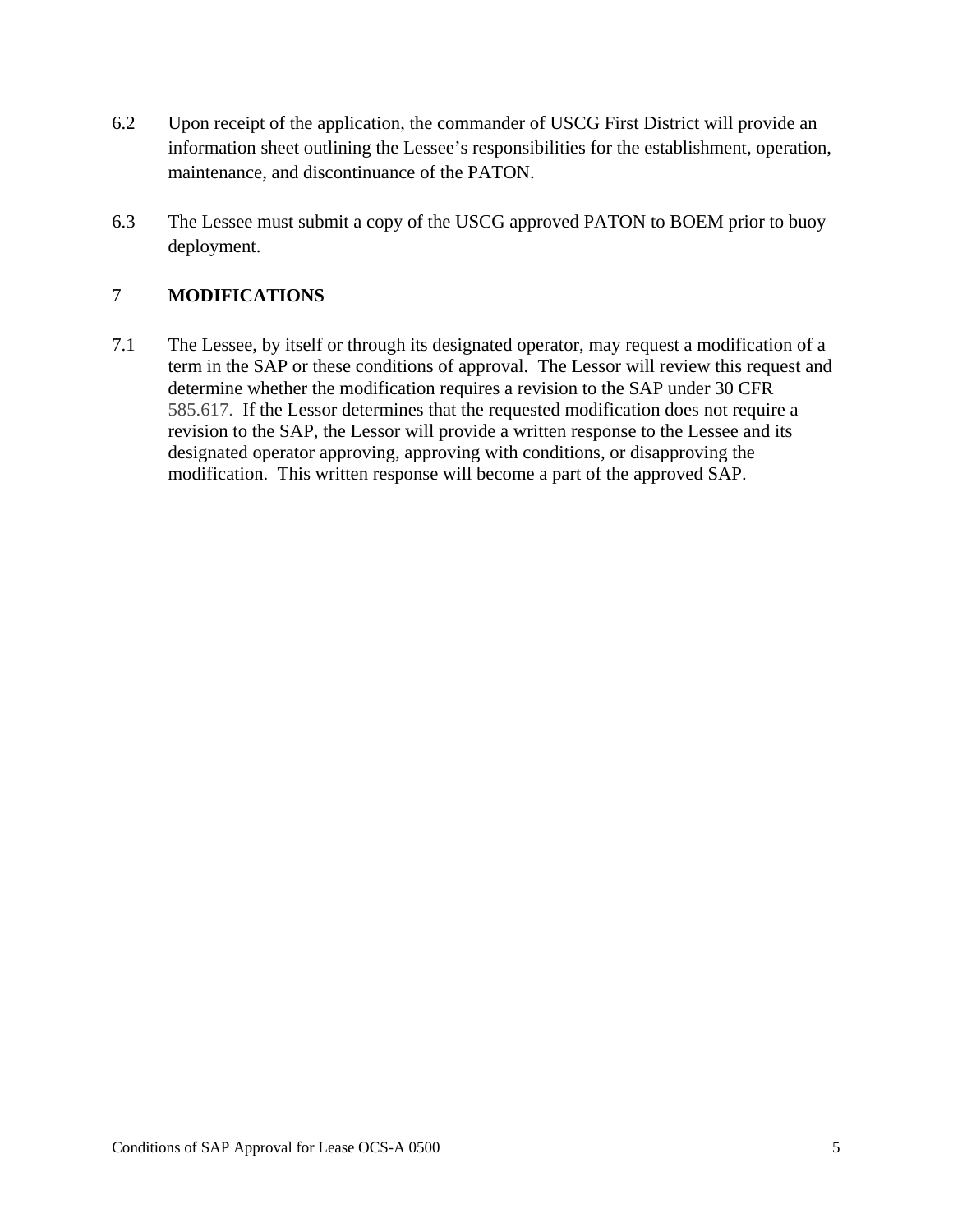#### **Attachment 1**

#### Contact Information for Reporting Requirements

The following contact information must be used for the reporting and coordination requirements specified in Section 1.1 of the Conditions for Site Assessment Plan approval:

United States Fleet Forces (USFF) N46 1562 Mitscher Avenue, Suite 250 Norfolk, Virgina 23551 (757) 836‐6206

The following contact information must be used for the reporting and coordination requirements specified in Section 3.1 of the Conditions for Site Assessment Plan approval:

U.S. Fish and Wildlife Service Supervisor New England Field Office 70 Commercial St., Suite 300, Concord, NH 03301

The following contact information must be used for the reporting requirements in Section 4.6.1 of the Conditions for Site Assessment Plan approval:

#### **Reporting Injured or Dead Protected Species**

NOAA Fisheries Northeast Region's Stranding Hotline 866-755-6622

#### **All other reporting requirements in Section 4**

Bureau of Ocean Energy Management Environment Branch for Renewable Energy Phone: 703‐787‐1340 Email: renewable\_reporting@boem.gov

National Marine Fisheries Service Northeast Regional Office, Protected Resources Division Section 7 Coordinator Phone: 978‐281‐9328 Email: incidental.take@noaa.gov

Vessel operators may send a blank email to ne.rw.sightings@noaa.gov for an automatic response listing all current DMAs.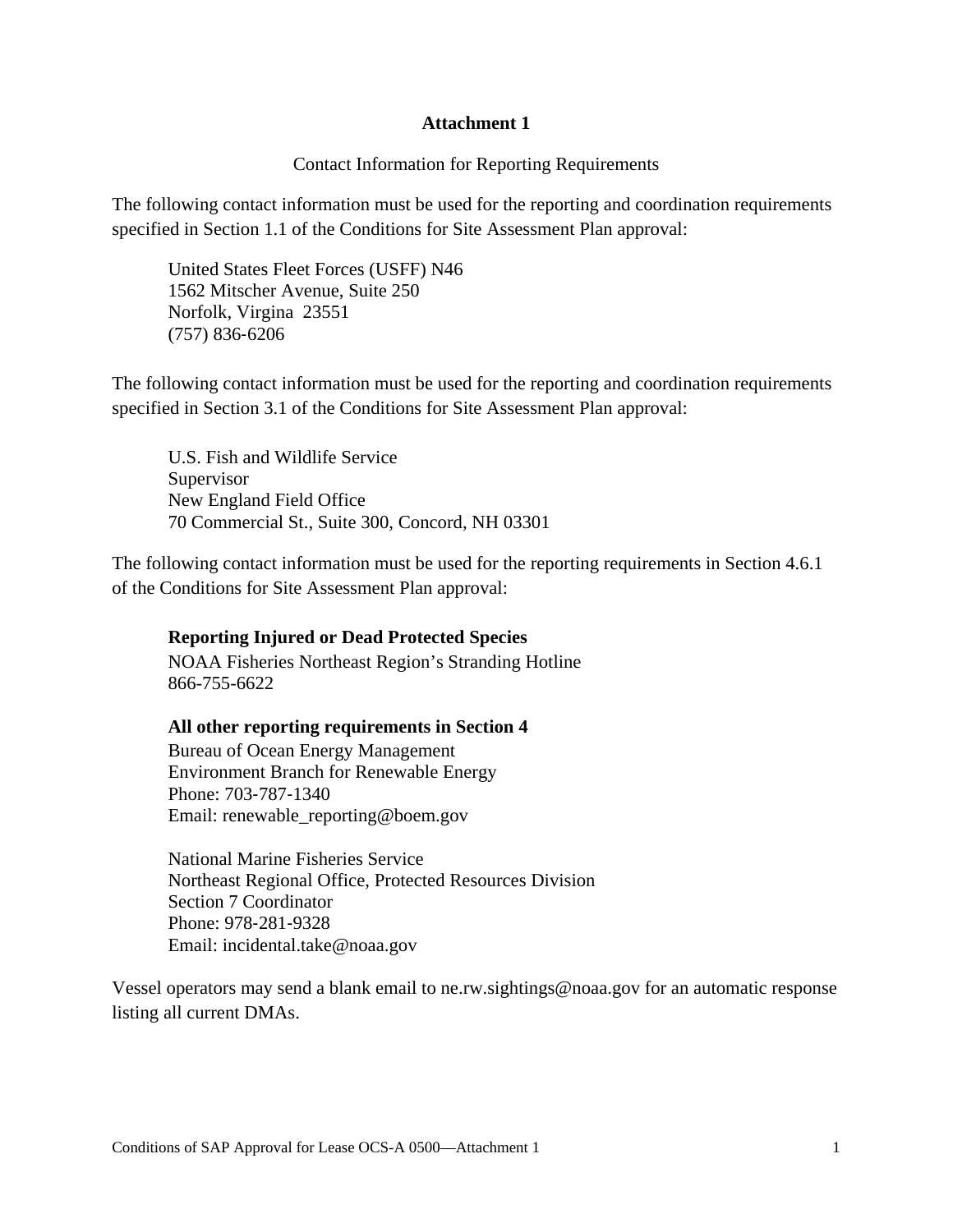## **Attachment 2**

Incident Report: Protected Species Injury or Mortality

*Photographs/Video should be taken of all injured or dead animals.*

|                                              | Observer's full name:                                                                                                                                                                                                   |
|----------------------------------------------|-------------------------------------------------------------------------------------------------------------------------------------------------------------------------------------------------------------------------|
|                                              |                                                                                                                                                                                                                         |
|                                              | Species Identification: Species Identification:                                                                                                                                                                         |
|                                              |                                                                                                                                                                                                                         |
|                                              |                                                                                                                                                                                                                         |
|                                              |                                                                                                                                                                                                                         |
|                                              | Environmental conditions at time of observation (i.e., tidal stage, Beaufort Sea State, weather):                                                                                                                       |
|                                              | Water temperature $(^{\circ}C)$ and depth $(m/ft)$ at site:                                                                                                                                                             |
|                                              | Describe location of animal and events 24 hours leading up to, including and after, the incident <i>(incl.</i> )<br>vessel speeds, vessel activity, and status of all sound source use): ______________________________ |
|                                              |                                                                                                                                                                                                                         |
|                                              |                                                                                                                                                                                                                         |
|                                              |                                                                                                                                                                                                                         |
| Photograph/Video taken: YES / NO             | If Yes, was the data provided to NMFS? YES / NO<br>(Please label species, date, geographic site, and vessel name when transmitting photo and/or video)                                                                  |
|                                              | Date and Time reported to NMFS Stranding Hotline:________________________________                                                                                                                                       |
|                                              | <b>Sturgeon Information:</b> (please designate cm/m or inches and kg or lbs)                                                                                                                                            |
|                                              |                                                                                                                                                                                                                         |
| Fork length (or total length):               | Weight:                                                                                                                                                                                                                 |
| Condition of specimen/description of animal: |                                                                                                                                                                                                                         |
|                                              |                                                                                                                                                                                                                         |
| Fish Decomposed:<br>NO                       | <b>SLIGHTLY</b><br><b>MODERATELY</b><br><b>SEVERELY</b>                                                                                                                                                                 |
| Fish tagged: YES / NO                        | If Yes, please record all tag numbers.                                                                                                                                                                                  |
| $\text{Tag } \#(\mathbf{s})$ :               |                                                                                                                                                                                                                         |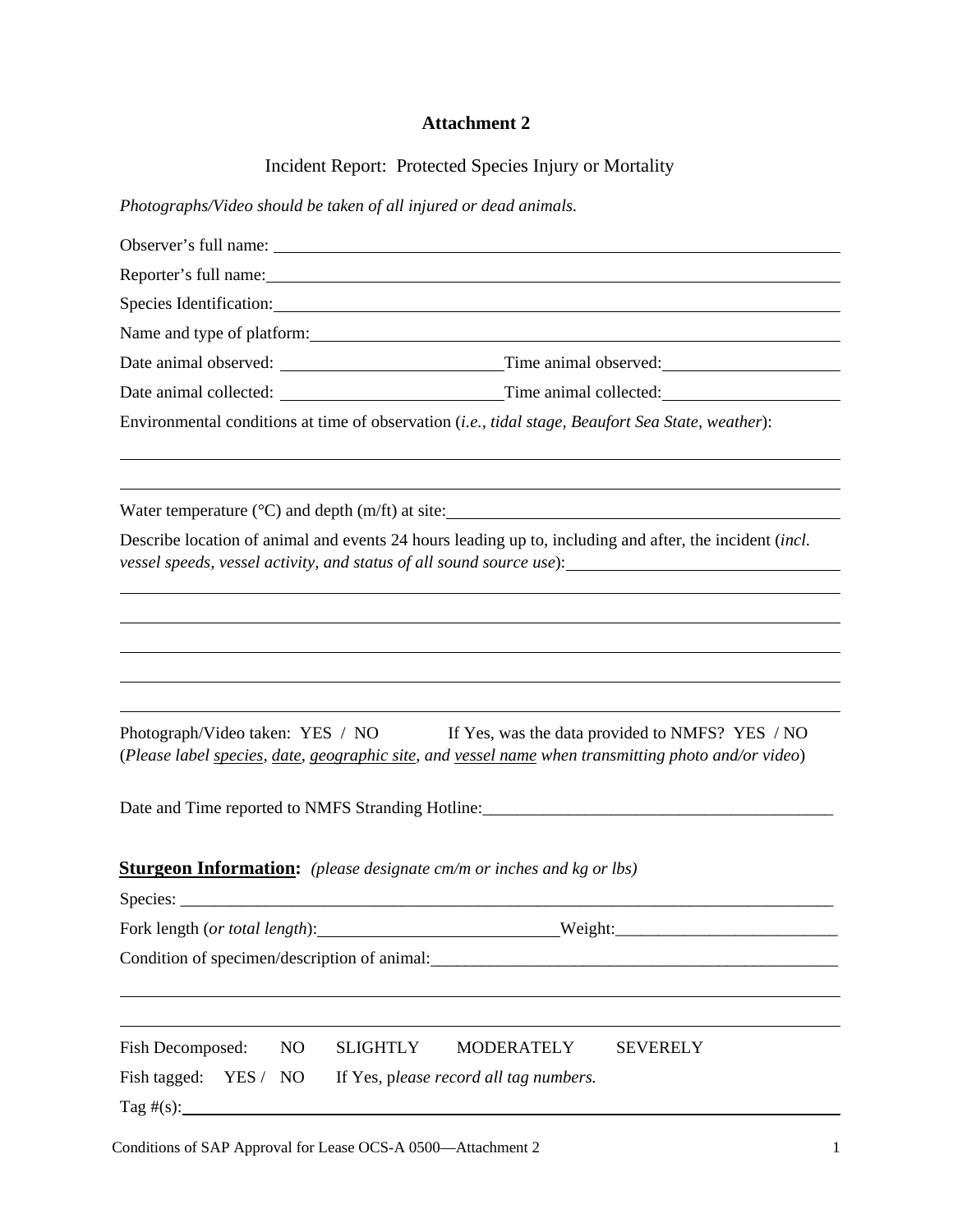| Genetic samples collected:       | YES / NO |  |        |
|----------------------------------|----------|--|--------|
| Genetics samples transmitted to: |          |  | ′201…. |

|                       |                                          |        |    | Species: Weight (kg or lbs):                                                                                   |
|-----------------------|------------------------------------------|--------|----|----------------------------------------------------------------------------------------------------------------|
| Sex:                  | Male                                     | Female |    | Unknown                                                                                                        |
|                       |                                          |        |    | How was sex determined?:                                                                                       |
|                       |                                          |        |    | Straight carapace length: Straight carapace width: Straight carapace width:                                    |
|                       |                                          |        |    | Curved carapace length: Curved carapace width: Curved carapace width:                                          |
|                       |                                          |        |    | Plastron length: Plastron width: Plastron width:                                                               |
|                       |                                          |        |    | Tail length: Head width: Head width:                                                                           |
|                       |                                          |        |    | Condition of specimen/description of animal: 1999 and 2009 and 2009 and 2009 and 2009 and 2009 and 2009 and 20 |
|                       |                                          |        |    |                                                                                                                |
|                       |                                          |        |    |                                                                                                                |
|                       | <b>Existing Flipper Tag Information:</b> |        |    |                                                                                                                |
|                       |                                          |        |    | Right:                                                                                                         |
|                       |                                          |        |    |                                                                                                                |
| <b>Miscellaneous:</b> |                                          |        |    |                                                                                                                |
|                       | Genetic biopsy collected: YES            |        | NO | Photographs taken:<br>N <sub>O</sub><br><b>YES</b>                                                             |
|                       | <b>Turtle Release Information:</b>       |        |    |                                                                                                                |
|                       |                                          |        |    | Time: Time:                                                                                                    |
|                       |                                          |        |    | Latitude: Longitude: Longitude: Longitude:                                                                     |
|                       |                                          |        |    | State: County: County:                                                                                         |
|                       |                                          |        |    | <b>Remarks:</b> (note if turtle was involved with tar or oil, gear or debris entanglement, wounds, or          |
|                       |                                          |        |    |                                                                                                                |

## **Sea Turtle Species Information**: *(please designate cm/m or inches)*

l

 $\sim$